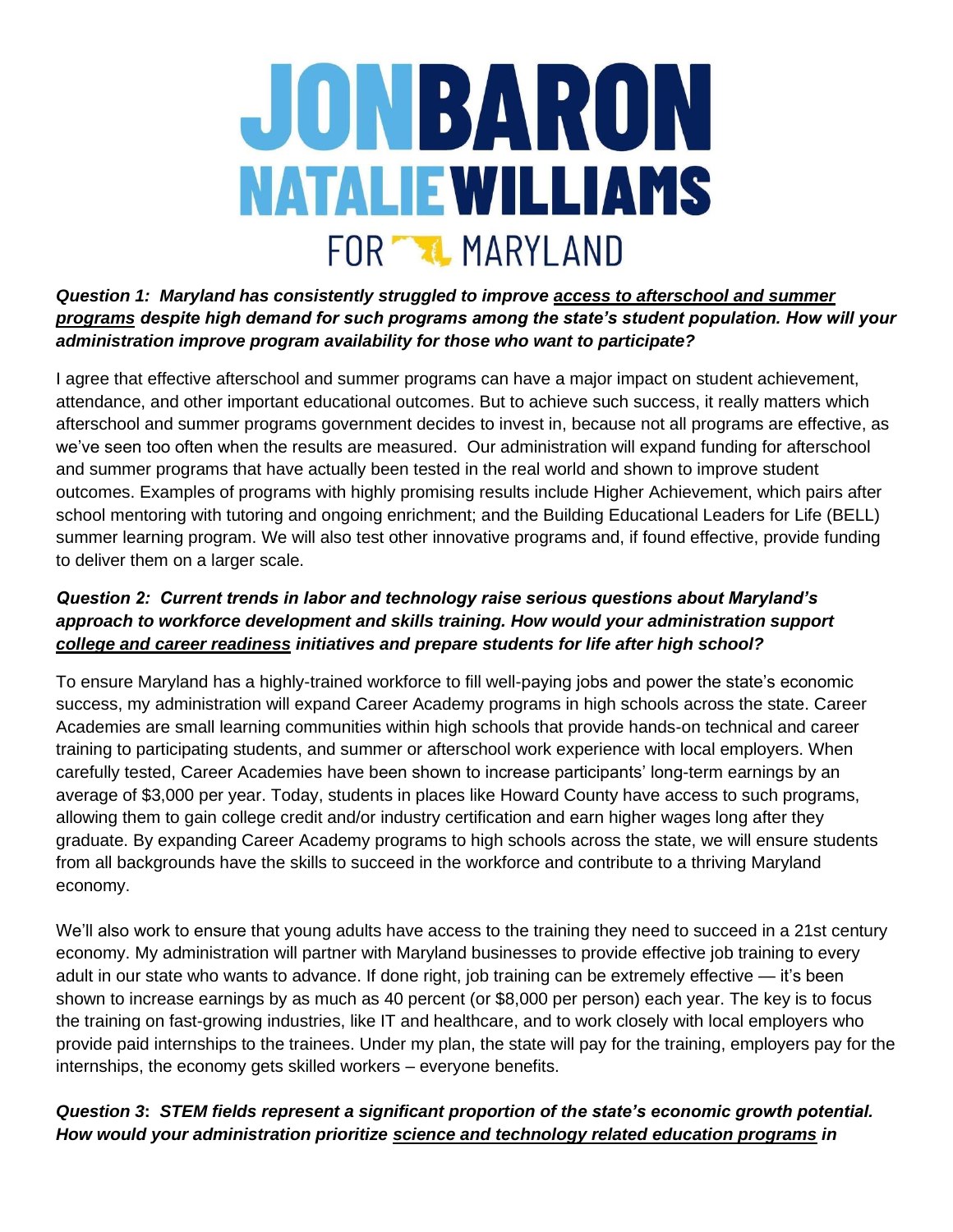### *Maryland?*

Our administration will expand funding for STEM programs that are tested and proven to improve math and science outcomes for children. As one illustrative example, Saga Education's intensive math tutoring program for 9<sup>th</sup> and 10<sup>th</sup> graders in low-income high schools has been tested and shown to substantially increase math achievement scores and GPA through at least 11<sup>th</sup> grade. In addition to expanding such proven programs, we will fund the testing of other innovative programs and, if found effective, seek to expand them to schools across the state.

*Question 4: The Blueprint for Maryland's Future was the state's most significant investment in education in over a decade, yet its full implementation has remained a contentious issue between the General Assembly and the Hogan administration. As governor, would you see the Blueprint fully implemented? How would you like to see the program expanded in your first term?* 

Education is one of the main reasons I got into this race. More than 1/4 of middle schoolers in our state can't read at a basic level, and more than 1/3 can't do basic math. Those numbers are no different than they were 20 years ago.

I believe the Blueprint could be a major turning point for our state, and strongly support it. But as governor and unlike other candidates — I would focus its implementation on programs that aren't just well-meaning, but have actually been tested in the real world and proven to improve student outcomes, like providing tutoring to every struggling first and second grader in the state (shown to significantly improve reading and math scores and prevent serious learning problems later on) and expanding high school Career Academies (shown to increase long-term wages by \$3,000 per year).

# *Question 5: How will you support the expansion of the Community School Strategy in the state of Maryland?*

I agree that the Community School Strategy is a promising model for improving student outcomes and supporting families and the wider community through our schools. To ensure this approach realizes its full promise, we would test different Community School approaches (e.g., afterschool curricula, nutrition services, health services) to determine which are most effective, and expand those that demonstrate the greatest benefit.

# *Question 6: Our partners have long advocated for the creation of a statewide office to coordinate and direct Expanded Learning initiatives in Maryland. Would your administration approve of an "Director (or assistant superintendent) of Expanded Learning" role and provide them with the resources necessary to promote and expand learning experiences outside of traditional school hours?*

I agree that coordination of effort, along with a focus on identifying and expanding proven-effective Expanded Learning programs, is needed in state government. I would look seriously at creation of a statewide office to advance this important goal.

# *Question 7: Parents and educators are currently grappling with shifting cultural attitudes towards social justice and identity. In recent months, these debates have spilled into school board meetings across the country. What role, if any, would your administration play in shaping policy around discussions of race, gender, sexual orientation, and equity in the classroom?*

I believe strongly in teaching the truth about our country and our society. School curriculums should reflect the truth about our history — both the good and the bad — and school policies should respect and celebrate the